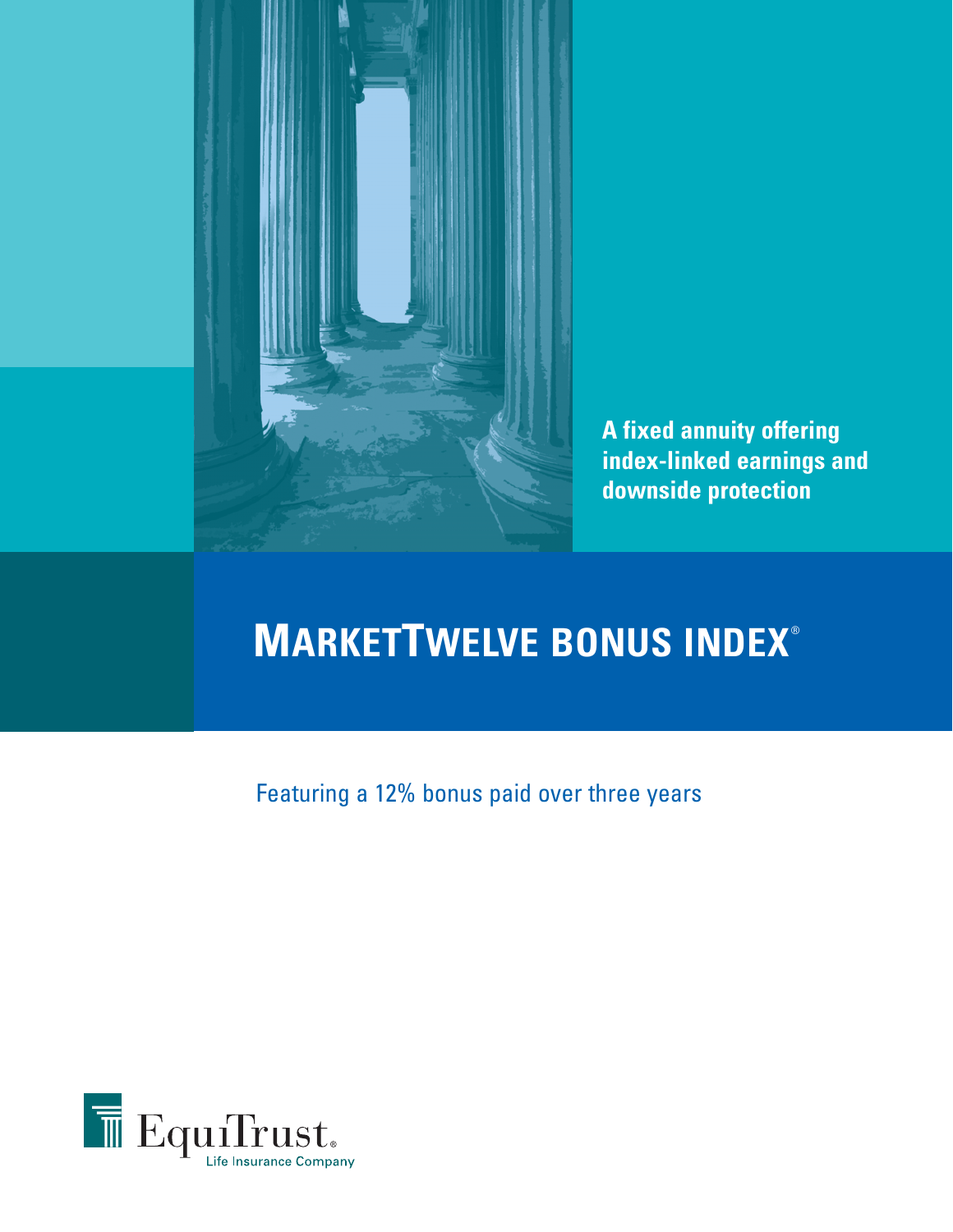When creating a strategy for your financial future, you have two choices generally: the long-term growth potential of stocks or the lower returns of more conservative alternatives.

## Ideally, you want your financial vehicle to offer the upside potential of stocks, with none of the downside risk.

**MARKETTWELVE BONUS INDEX** from EquiTrust Life Insurance Company® gives you benefits when markets are rising, and protection when they're fluctuating. Plus, there's the added benefit of tax advantages offered by a fixed annuity.

And the bonus isn't just in the name. EquiTrust will provide a 12 percent bonus paid over three years.

#### **MARKETTWELVE BONUS INDEX enables you to:**

- Lock in S&P 500<sup>®1</sup> Index gains
- <sup>n</sup> **Avoid losses when the Index declines**

## **When the Index is Up … You're Up! When it's Down … You're Not!**

The **MARKETTWELVE BONUS INDEX** annuity allows you to share only in index gains … not the losses. And you benefit from tax-deferred earnings, withdrawal privileges,<sup>2</sup> built-in guarantees and 12% bonus – all without investing directly in the stock market.

You may choose among several accounts. The 1-Year Interest Account earns a fixed interest rate, and a variety of Index Accounts earn credits based on changes in the S&P 500®.

On appropriate contract anniversaries, "index credits"are determined on the Index Accounts and applied to your contract's current accumulation value. Index credits are based on S&P 500® performance. If the index continues steady growth, your accumulation value grows. If the S&P 500® declines, your accumulation value is simply unchanged from the preceding period's accumulation value.

At the end of the surrender charge period, you have access to your contract's full accumulation value – including market-index gains – with no surrender charges. However, by leaving your money in **MARKETTWELVE BONUS INDEX** beyond the surrender charge period, you continue to earn interest and index credits on a tax-deferred basis.

## The Impact of Market Fluctuation

This hypothetical illustration shows the increasing accumulation values during years where the index value has positive increases, and unchanged accumulation values when the index value declines. The illustration assumes 100% of the initial premium is allocated to the 1-Year Point-to-Point Cap Index Account, including the 12% bonus paid over three years.



This hypothetical illustration should not be considered representative of current or future performance. The example assumes no surrender or withdrawals. Current interest rates and index cap rates may change each indexing period. Accumulation Value increases in years 1, 2, and 3 reflect the 2% Accumulation Value Bonus credited on contract anniversaries. All rates used in this illustration are hypothetical and subject to change. Ask your agent for current rates.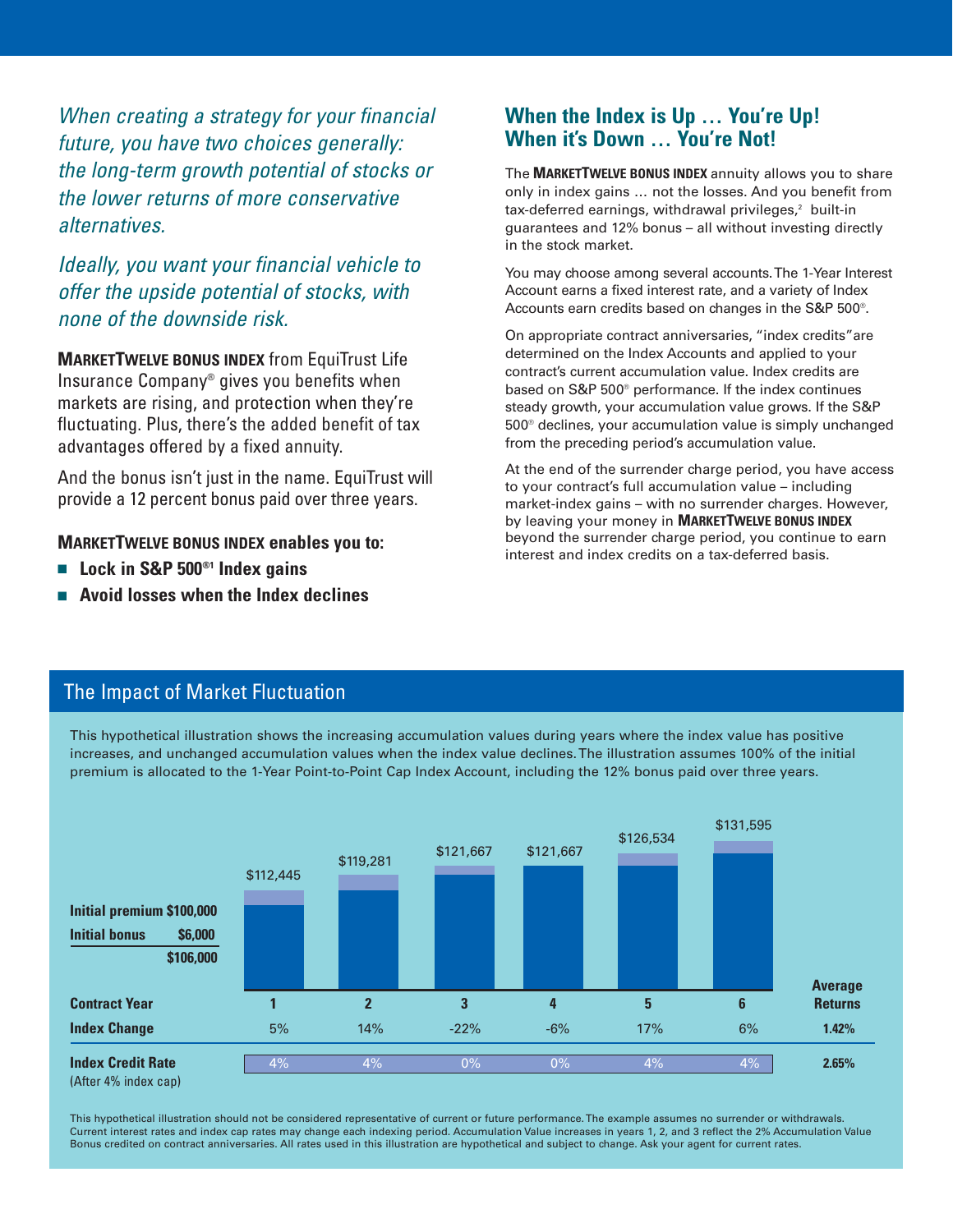## **You Control Your Money … Going In and Coming Out**

#### **FLEXIBLE PREMIUMS**

After making your initial premium payment, you may add subsequent premiums of \$2,000 or more during the first contract year. Subsequent premiums may be limited to the amount of the initial premium. There are no fees, loads or sales charges. Additional premium payments during the first year are directed to the 1-Year Interest Account until the first contract anniversary, at which time they can be reallocated. If you would like all first year premiums to be allocated similarly, you may authorize the Company to wait to issue the contract until all specified premiums are received. You may allocate your premiums among the following crediting accounts:

#### **FIXED RATE ACCOUNT**

■ 1-Year Interest Account – A one-year fixed interest rate is set when your contract is issued. The rate is set annually, and provides a guaranteed rate that you may prefer for a portion of your assets. For any subsequent premiums received during the first contract year, interest is credited based on the fixed rate declared at the beginning of the contract year.

#### **INDEX-BASED ACCOUNTS**

- **n** 1-Year Point-to-Point Cap Index Account If the index value at the end of the contract year is greater than the index value at the beginning of the contract year, you receive index credits based on that increase, subject to a specified cap. The cap is reset annually.
- **n 1-Year Average Cap Index Account** If the average of the **daily** index values for the contract year is greater than the index value at the beginning of the contract year, you receive index credits based on that increase, subject to a specified cap. The cap is reset annually.
- 1-Year Average Participation Index Account If the average of the **monthly** index values for the contract year is greater than the index value at the beginning of the contract year, you receive index credits based on that increase multiplied by the participation rate. The participation rate is reset annually.
- **1-Year Monthly Cap Index Account** Index crediting for this account is based on the cumulative sum of capped monthly S&P 500® changes over a one-year period. Each of the monthly gains is subject to a cap, but there is no floor on monthly declines. Index credits are calculated on an annual basis and will never be less than zero. The Monthly Cap is reset annually.
- **2-Year Average Cap Index Account** If the average of the monthly index values over two contract years is greater than the index value at the beginning of the index period, you receive index credits based on that increase up to a specified cap. The cap is reset every two years.

## **EquiTrust Is a Name You Can Trust**

When you choose EquiTrust as a financial partner, you can rest assured your annuity contract is backed by conservative investment strategies anchored by a disciplined and diversified management style. EquiTrust is supported by a history of success, experience and strength. Guggenheim Partners – with more than \$240 billion in assets under management – is involved in the management of the EquiTrust investment portfolio.

#### **BONUS**

The 12 percent bonus is added to your contract's accumulation value over 3 years. 6 percent is added immediately to all premiums paid, and 2 percent is added to the accumulation value on each contract anniversary for three years. Once added, the bonuses are a permanent part of your accumulation value. You then earn interest and "index credits" on your premium and the bonuses. If you surrender your contract, a surrender charge and MVA may be applied to the full accumulation value, but you don't lose the bonuses previously added to your accumulation value. The benefit upon death of the annuity owner is equal to the full accumulation value which includes any bonuses credited to that point.

#### **ACCOUNT TRANSFERS**

On each contract anniversary, you have the ability to transfer money among the various accounts offered in your contract. Transfers out of the 2-Year Average Cap Account are allowed at the end of each two year period only. After a transfer, the remaining balance in a given option, if any, must be at least \$2,000.

#### **FREE WITHDRAWALS**

You may withdraw up to 10 percent of the accumulation value each year, after the first contract year, without paying any charges.<sup>2</sup>

#### **LUMP-SUM PAYMENT OPTION**

Your contract's cash surrender value is available to you as a lump sum at any time. Surrender charges are in effect during the first 14 contract years, are a percentage of the accumulation value, and decline annually: 20, 20, 19, 19, 18, 17, 16, 14, 12, 10, 8, 6, 4, and 2 percent. In addition, early surrenders or withdrawals over 10 percent may be subject to a Market Value Adjustment<sup>3</sup> (MVA). After the 14th contract year, your cash surrender value will equal the full accumulation value. Ask your agent for more details on the MVA, or refer to your contract.